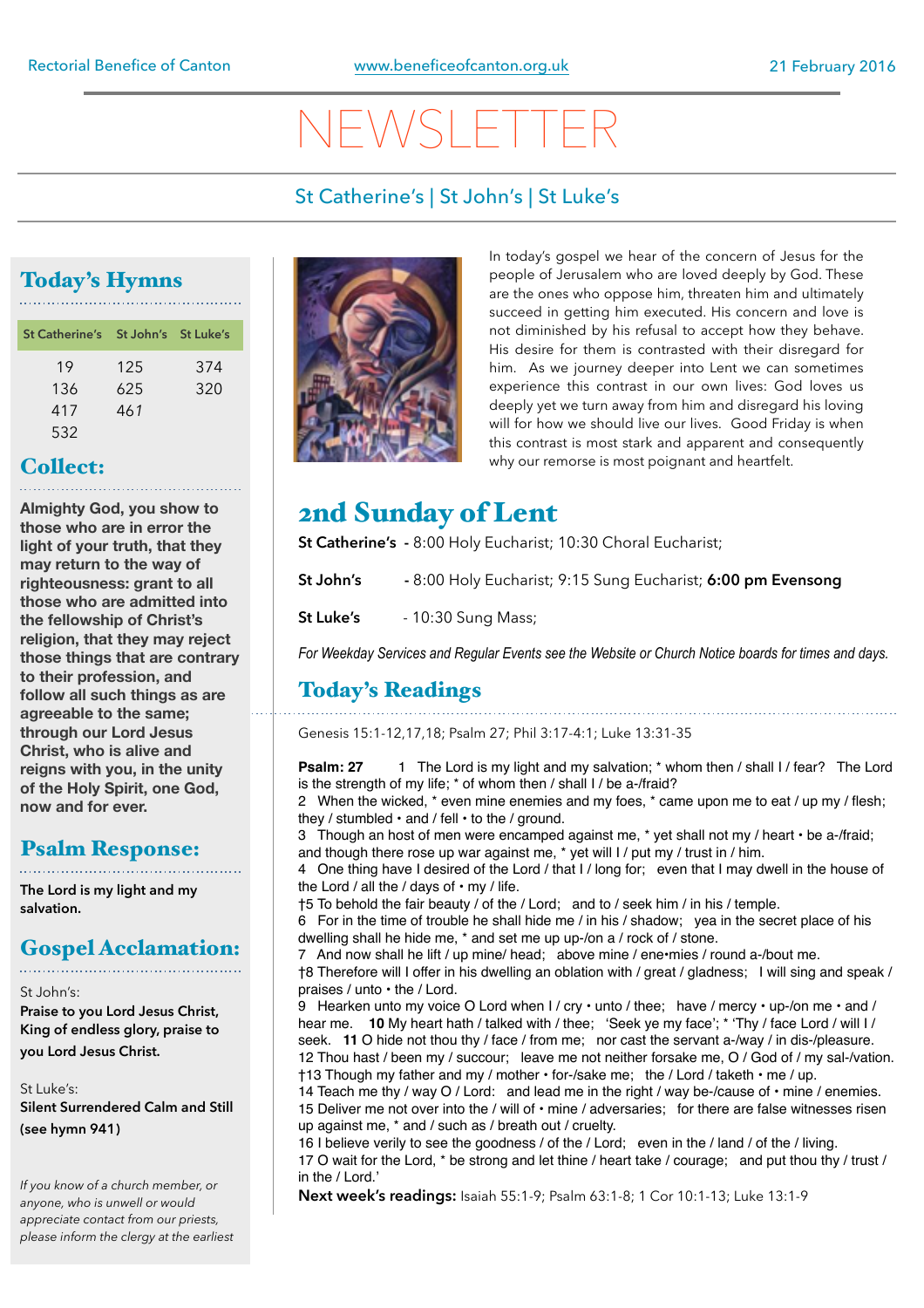### Benefice Notes:

**Sunday Schools / Club -** Only adults who have been through our safeguarding procedure and been cleared by the DBS and the Church in Wales are able to attend our Sunday Schools or club. For more details on this contact the clergy. **Messy Church** - The next Messy Church is 13 March at 4:00pm in St John's. The theme will be 'Easter and Springtime'. **Explore** - The next Explore will be on Sunday 28 Feb at 4pm in St John's. This time Archdeacon Peggy will be leading us in prayer, scriptural readings and movement for Lent. The Messy Church planning meeting follows at 5:15pm. **Confirmation Programme 2016** - This year's confirmation programme of classes, discussion groups and worship services will be launched soon. If you would like to be confirmed this year please contact the clergy for details. **Youth Club** - Starts again this week and year 6 pupils can now attend. The programme of activities and trips up until the May half term is now available to see on our website.

**Lenten Quiet Day -** please join us on Sat 5 March for a quiet day of prayer, talks, quiet worship for Lent. This will be based in St Luke's. If you are interested in attending something like this please contact the clergy. More details next week. **Living Faith Study Group** – Tuesdays at 7:30 pm in St John's. For info: Andrew Sims [maxsims@hotmail.com](mailto:maxsims@hotmail.com) 029 2034 4641 **Lent Course** Thursdays 7-9pm. Theme: Life Balance- a 5 week course in rest, work & play. These rich, practical explorations of new Sabbath principles can help us re-order our time, refocus our priorities and refresh our spirits. **Newsletter Email** - If you'd like an email copy of the newsletter and readings please ask Sheila on [mgsmkelly1@gmail.com](mailto:mgsmkelly1@gmail.com)  **Newsletter items** - any items for inclusion in the newsletter please send to Linsay Jones [linsaycoolhouse@hotmail.com](mailto:linsaycoolhouse@hotmail.com) . Space is always limited so keeping it brief avoids us editing your message.

#### St Catherine's Notes:

**Bookings -** To book the Hall contact the clergy or email [hall.stcatherines@gmail.com.](mailto:hall.stcatherines@gmail.com) **Midweek Services:** Holy Eucharist at 11:00 am on Wednesday.

## St John's Notes:

**Church Booking -** To book the church please contact the clergy. For concerts contact Gill Winton. **Lent Lunches** in St John's have now begun and will continue for the duration of the season of Lent. **Coffee Morning** and Book Sale will be held on Saturday 27 February from 10.00am to 12 noon **Midweek Services:** Holy Eucharist at 10:30 am on Thursday.

#### St Luke's Notes:

**Lent Lunch** at St Luke's on Sunday 28 February 12:15pm. Tickets £5-soup and bread, quiche and salad. All welcome. **Easter Flowers** - All donations to help with the cost of our Easter Flowers would be most welcome. Please see Brenda. **Hall Bookings -** To book the Hall please contact Jackie or Haydn Page on 029 2091 3808 [haydnpage@hotmail.co.uk](mailto:haydnpage@hotmail.co.uk) **Midweek Services:** Masses at 10:00 am on Wed; Fri at 6:30 pm; and 10:30 am on Saturday **(No Tuesday Mass this week).**

**Recently Departed:** Mary Graham, Bobby Hammacott, Michaela Dymott

#### This Week in the Benefice: (Diocesan Prayer / Anglican Prayer Cycle / Events and Services)

**Sun 21** Gabalfa, Bob Capper (V); Central America; **2nd Sunday of Lent; 6:00pm Evensong in St John's Mon 22** Tremorfa, Bob Capper (V), Gill Dallow (C); **Tues 23** Lisvane, Chris Burr (V); Awgu Aninri, Nigeria; **St Polykarp; Wed 24** The Staff of the RB, John Shirley (provincial secretary); Awka, Nigeria; **Thur 25** Llanishen, Michael Witcombe (V); Awori, Nigeria; **St Faith, St Isan; Fri 26** Roath, Stuart Lisk (V); Rhys Jenkins (C); Badagry, Nigeria; **Sat 27** Cardiff, St German w St Saviour, Dean Atkins (V); Ballarat, Australia; **George Herbert; Sun 28** Roath St Martin, Irving Hamer (V); Province of the Congo; **Lent III**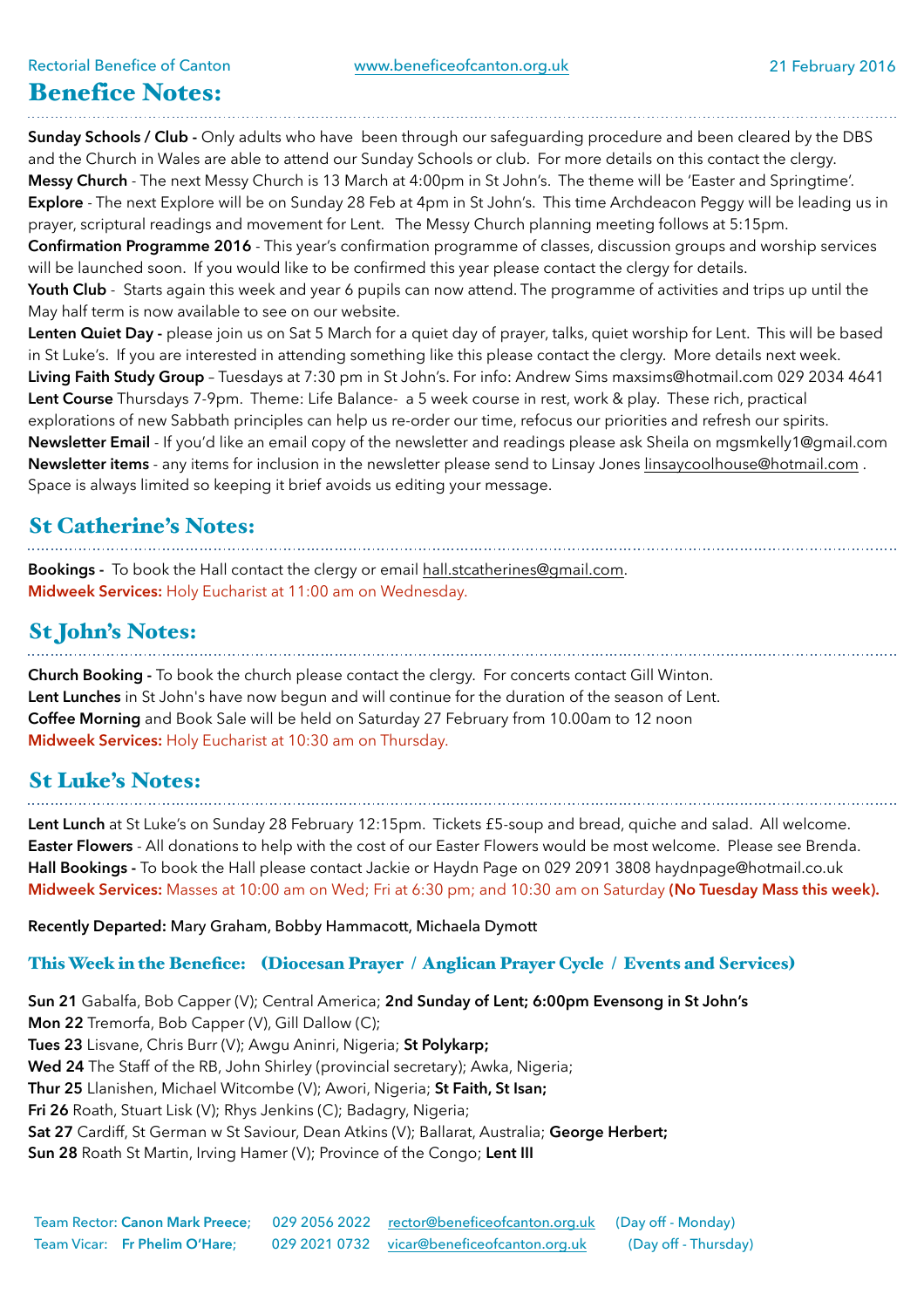#### **21 February 2016 – Second Sunday of Lent**

#### **Collect of the Day**

Almighty God, you show to those who are in error the light of your truth, that they may return to the way of righteousness: grant to all those who are admitted into the fellowship of Christ's religion, that they may reject those things that are contrary to their profession, and follow all such things as are agreeable to the same; through our Lord Jesus Christ, who is alive and reigns with you, in the unity of the Holy Spirit, one God, now and for ever.

#### **First Reading**

A reading from the book of Genesis.

The word of the LORD came to Abram in a vision, 'Do not be afraid, Abram, I am your shield; your reward shall be very great.' But Abram said, 'O Lord GOD, what will you give me, for I continue childless, and the heir of my house is Eliezer of Damascus?' And Abram said, 'You have given me no offspring, and so a slave born in my house is to be my heir.' But the word of the LORD came to him, 'This man shall not be your heir; no one but your very own issue shall be your heir.' He brought him outside and said, 'Look towards heaven and count the stars, if you are able to count them.' Then he said to him, 'So shall your descendants be.' And he believed the LORD; and the LORD reckoned it to him as righteousness.

Then he said to him, 'I am the LORD who brought you from Ur of the Chaldeans, to give you this land to possess.' But he said, 'O Lord GOD, how am I to know that I shall possess it?' He said to him, 'Bring me a heifer three years old, a female goat three years old, a ram three years old, a turtle-dove, and a young pigeon.' He brought him all these and cut them in two, laying each half over against the other; but he did not cut the birds in two. And when birds of prey came down on the carcasses, Abram drove them away.

As the sun was going down, a deep sleep fell upon Abram, and a deep and terrifying darkness descended upon him. When the sun had gone down and it was dark, a smoking fire-pot and a flaming torch passed between these pieces. On that day the LORD made a covenant with Abram, saying, 'To your descendants I give this land, from the river of Egypt to the great river, the river Euphrates.'

*Genesis 15.1-12,17-18* 

This is the word of the Lord. **Thanks be to God.** 

*Psalm 27.1-11*  R **The Lord is my light and my salvation.** The Lord is my light and my salvation; whom then shall I fear? The Lord is the strength of my life; of whom then shall I be afraid? When evildoers came upon me to eat up my flesh, it was they, my foes and my adversaries who stumbled and fell. **R**  Though an army should encamp against me, yet my heart shall not be afraid;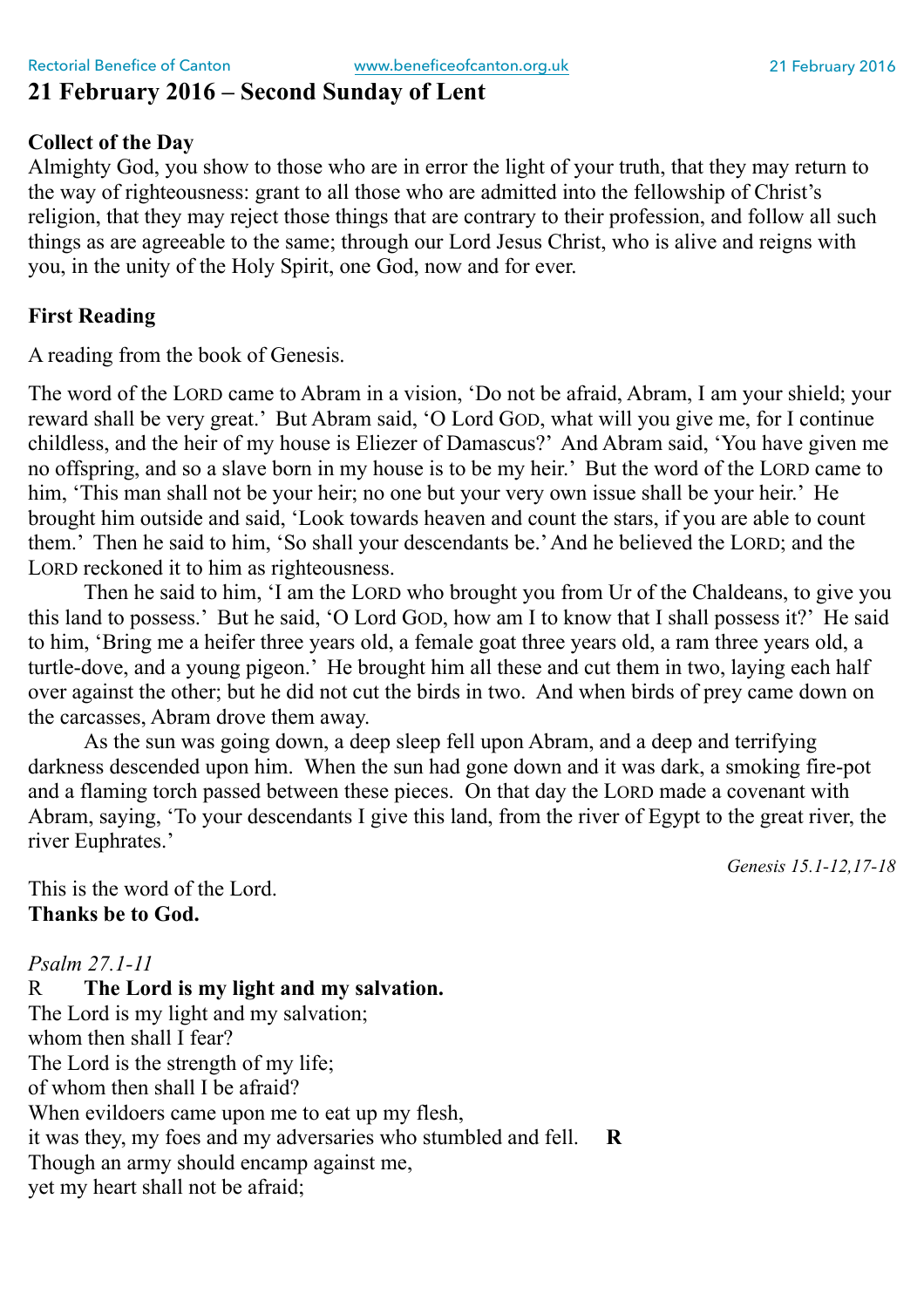and though war should rise up against me, yet will I put my trust in him. **R** 

One thing have I asked of the Lord; one thing I seek; that I may dwell in the house of the Lord all the days of my life; To behold the fair beauty of the Lord and to seek him in his temple. **R** 

For in the day of trouble he shall keep me safe in his shelter; he shall hide me in the secrecy of his dwelling and set me high upon a rock. **R** 

Even now he lifts up my head above my enemies round about me; Therefore I will offer in his dwelling an oblation with sounds of great gladness; I will sing and make music to the Lord. **R** 

Hearken to my voice, O Lord, when I call; have mercy on me and answer me. You speak in my heart and say, 'Seek my face.' Your face, Lord, will I seek. Hide not your face from me, nor turn away your servant in displeasure. **R**  R **The Lord is my light and my salvation.**

#### **Second Reading**

A reading from the letter of Paul to the Philippians.

Brothers and sisters, join in imitating me, and observe those who live according to the example you have in us. For many live as enemies of the cross of Christ; I have often told you of them, and now I tell you even with tears. Their end is destruction; their god is the belly; and their glory is in their shame; their minds are set on earthly things. But our citizenship is in heaven, and it is from there that we are expecting a Saviour, the Lord Jesus Christ. He will transform the body of our humiliation that it may be conformed to the body of his glory, by the power that also enables him to make all things subject to himself. Therefore, my brothers and sisters, whom I love and long for, my joy and crown, stand firm in the Lord in this way, my beloved.

*Philippians 3.17-4.1* 

This is the word of the Lord. **Thanks be to God. Gospel** 

Hear the holy Gospel of our Lord Jesus Christ according to Luke.